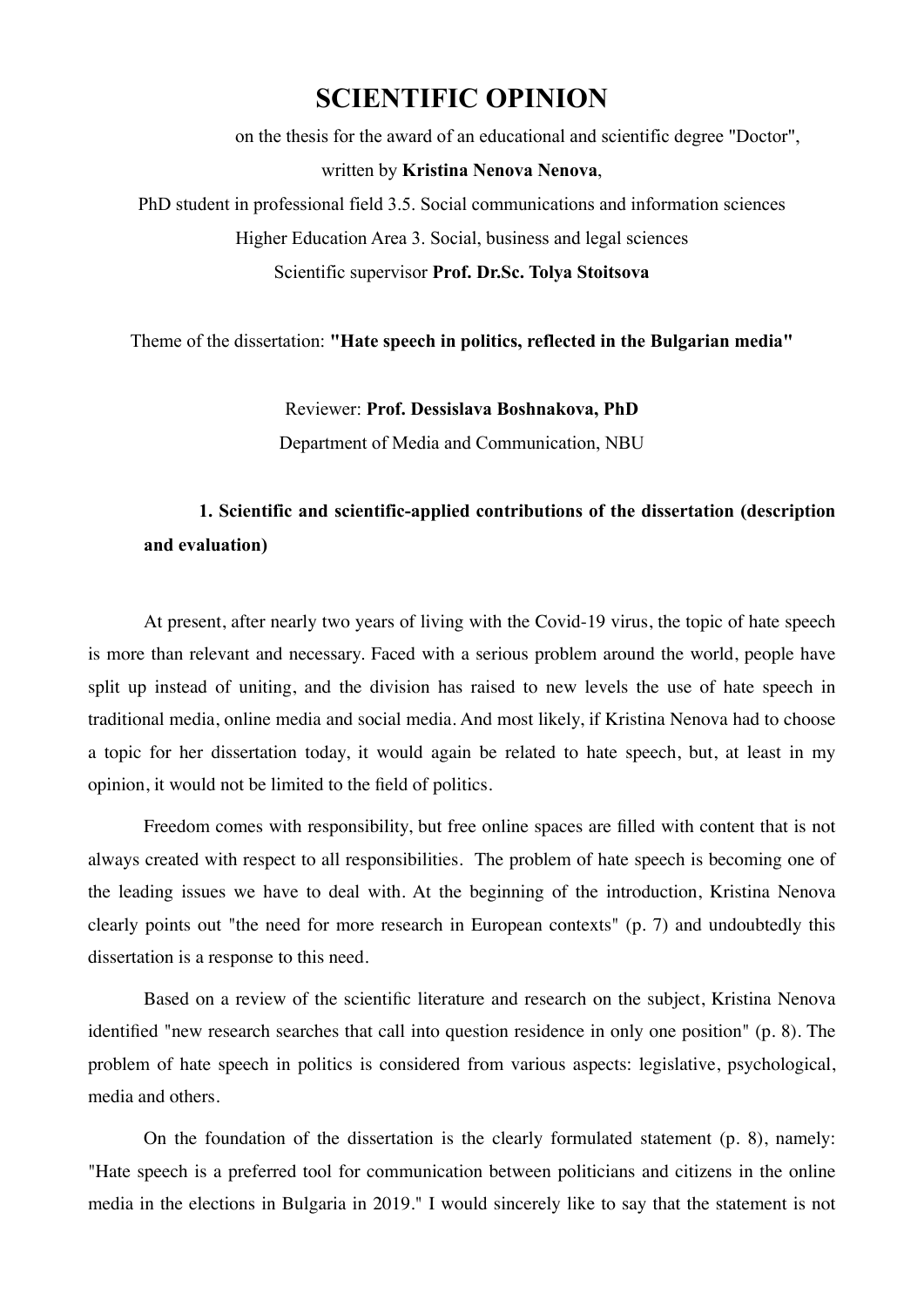true, it is impossible to prove and contradicts the political practice in communications in our country. Unfortunately, the thesis is based on preliminary observations, within the dissertation it has been proven and it turns out to be not only true, but also working in the political campaigns in our country. I would very much like to see in Kristina Nenova's next research comparisons between hate speech-based campaigns and those based on positive messages, which I would like to believe we have as an example from the last election. At the end of the introduction, the main goal (p. 9) is clearly presented and with the help of what research it will be achieved in order to prove the thesis.

Chapter One introduces the topic and begins with a historical overview of the reasons for the emergence of hate speech. Examples are considered in which hate speech is used as a strategy to encourage supporters of political parties in campaigns in Poland, Kenya, Germany, America. In terms of scientific precision, it would be a plus for the work if criteria were set for selecting specific campaigns in these countries.

Significant attention is paid to the definitions of hate speech according to various criteria. And, as it turns out, there is currently no single point of view, no single definition that can be accepted. The definition of the concept is also considered in the context of such an important topic of freedom of speech. The influence of hate speech through the prism of society, political elites and the media in Bulgaria is considered. The last part of Chapter One draws our attention to ways of overcoming hate speech. Kristina Nenova's good knowledge of strategies for dealing with the problem, which will most likely be part of our agenda for many years to come, is clear.

The Second Chapter is devoted to the interdisciplinary approach to the problem of hate speech. This interdisciplinary approach begins with an exploration of the legal aspects of hate speech. The following are analyzes of the research and the psychological peculiarities of media production. Then we turn our attention to the psychology of hate speech, to get to the last part of the chapter that deals with politics and hate speech in the media. In view of the better structure of Chapter Two, it would be somewhat more logical for the research and psychological peculiarities of media production to be after the part about the psychology of hate speech.

Chapter Three is devoted to research on hate speech in Bulgaria. The precision in the work and dedication of Kristina Nenova is evidenced by the fact that for the purposes of this chapter the results of three studies are presented:

(1) In the survey of citizens' perceptions of comments of politicians who contain hate speech on Facebook, the goals are clearly stated. The methods for collecting media content in hate speech, as well as the methods for preparing the questionnaire are precisely presented. The representativeness of the results is guaranteed by the number of respondents. The findings of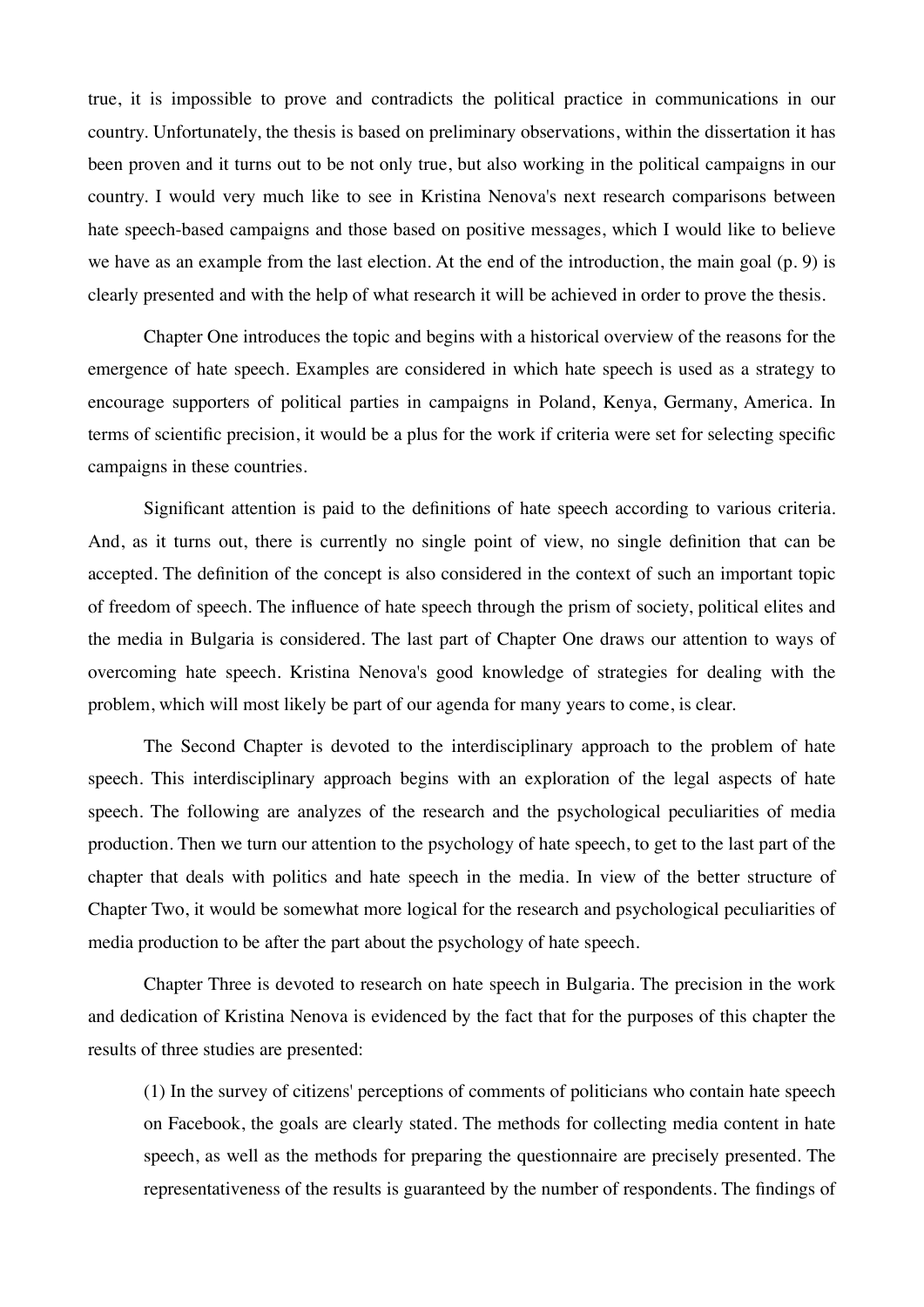this study should help communication professionals to plan politicians' campaigns more effectively, and more. It is interesting to note that one of the most common reasons for making comments that contain hate speech is: "neutralizing a political opponent" (p. 150). For me personally, the second leading reason is worrying, and should not be present in the arsenal of politicians.

(2) The second study focuses our attention on the perceptions of experts about the comments of politicians who contain hate speech in the online media. In the context of the discussed gesture of a Bulgarian MEP, this view of the problem is interesting and important. I strongly agree with the conclusion of p. 175 that "Hate speech turns out to be the preferred tool used against opponents - when there is a lack of arguments, communication skills, vision."

(3) The third part of the study is devoted to the preparation (preliminary phase) of a network model for identifying hate speech in online media through the use of latent semantic analysis (LAS). Undoubtedly, the development, adoption and use of such a model would be extremely beneficial for all those affected by hate speech, and especially for online media, communication professionals and participants in political communication.

The **abstract** meets the requirements. The content presents in representative for the content of the dissertation. The most significant contribution of the dissertation is the third chapter of the dissertation, which presents the results of three different studies - a survey, interviews with experts and a preliminary phase of the network model.

## **2. Evaluation of the publications on the dissertation: number, nature of the publications in which they are published**

Seven publications have been submitted for review, of which almost half (three) have been printed yet, and the rest have been submitted and are in print. From the presented articles - all seven - it can be seen that they are part of the dissertation or connected wit the topic. All three already published articles by Kristina Nenova are in publications (collections and yearbook), which are subject to scientific review and thus meet the requirements to have collected 30 points from publications.

#### **3. Opinions, recommendations and remarks**